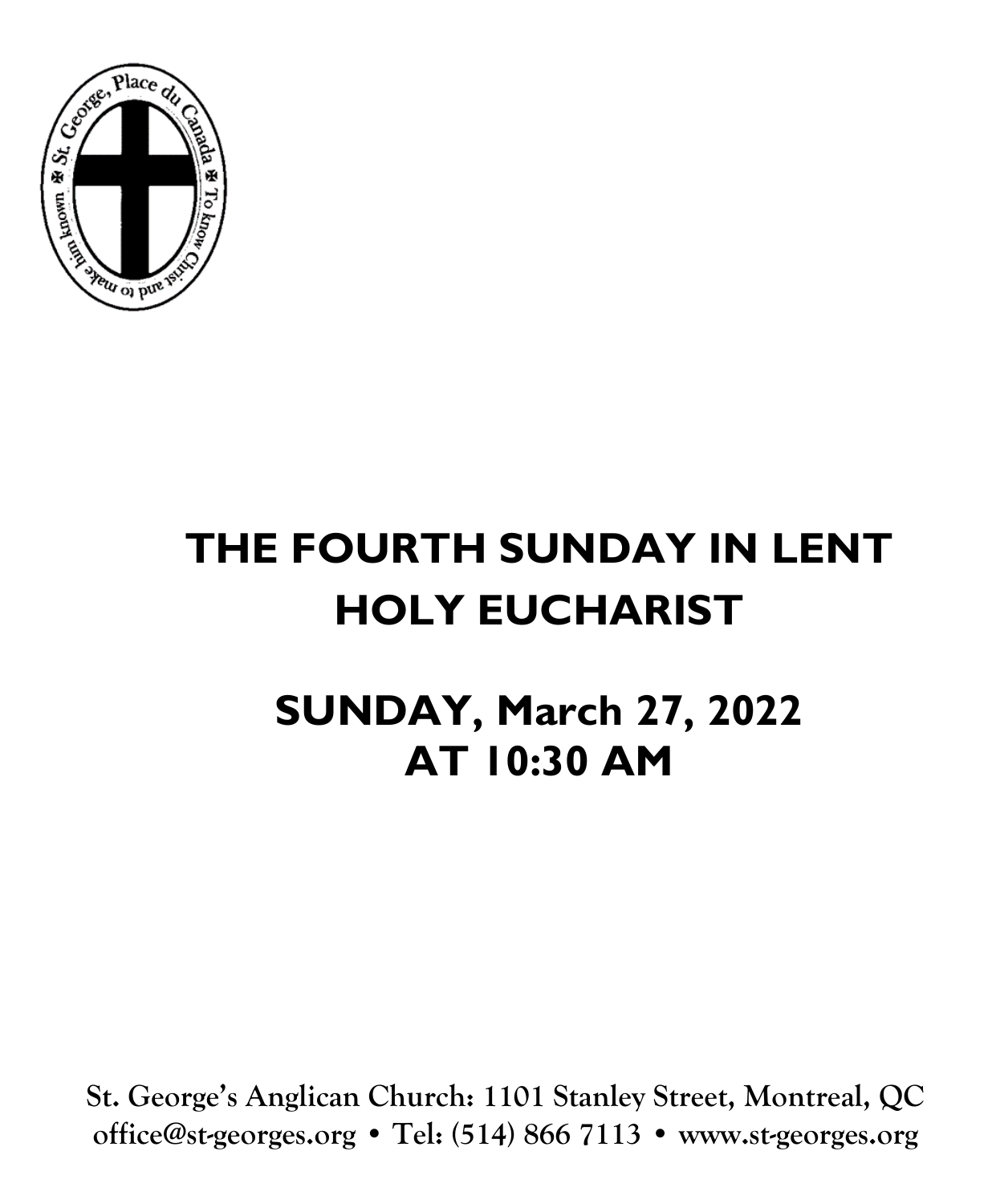### **WELCOME TO ST. GEORGE'S CHURCH**

## $\mathbf F$

"To know Christ and to make Him known"

Our Motto<br><sup>2</sup> war "Connaître le Christ et le faire connaître"

### $\mathbf H$

### **Our Mission Statement:**

To actively witness to the faith that is given to each of us as we open our hearts and minds to God, and to share this wholeheartedly with those who live, work and study in downtown Montreal through the transforming love of Jesus and the empowering of the Holy Spirit.

### **INSTRUCTIONS ON WORSHIPPING DURING COVID-19**

We are trying to keep everyone safe while we come together for our service. We ask that you follow the guidelines that have been set out by the government and by the Diocese of Montreal.

- Please sit in an open pew and maintain a 1 m distance from fellow worshipers who are not in your bubble. You may speak with fellow worshippers from your seat but please do not visit others in their pews.
- **Please wear your mask at all times while in the church sanctuary**. It must cover your nose and mouth. We are no longer permitted to remove our masks during the sermon. The preacher is able to remove their masks while preaching as they are more than 2 meters from the congregation.
- The priest, deacon or ministrant will bring communion to you in your pew. Please stand if you would like to receive. Because of the restrictions, only the bread is being served, but be assured you receive the full benefits of communion
- Washrooms are available. There are spray bottles and paper towels to sanitize after use.
- Please either take your bulletin with you or place it in the recycling bin on your way out. Please do not leave them in your pew.
- You are invited to coffee hour in the parish hall after the service. Please sign the contact sheet and keep 1 meter distancing. You may remove your mask to have refreshments.

 *(Please join in the congregational parts of the service, which are shown in bold print.)*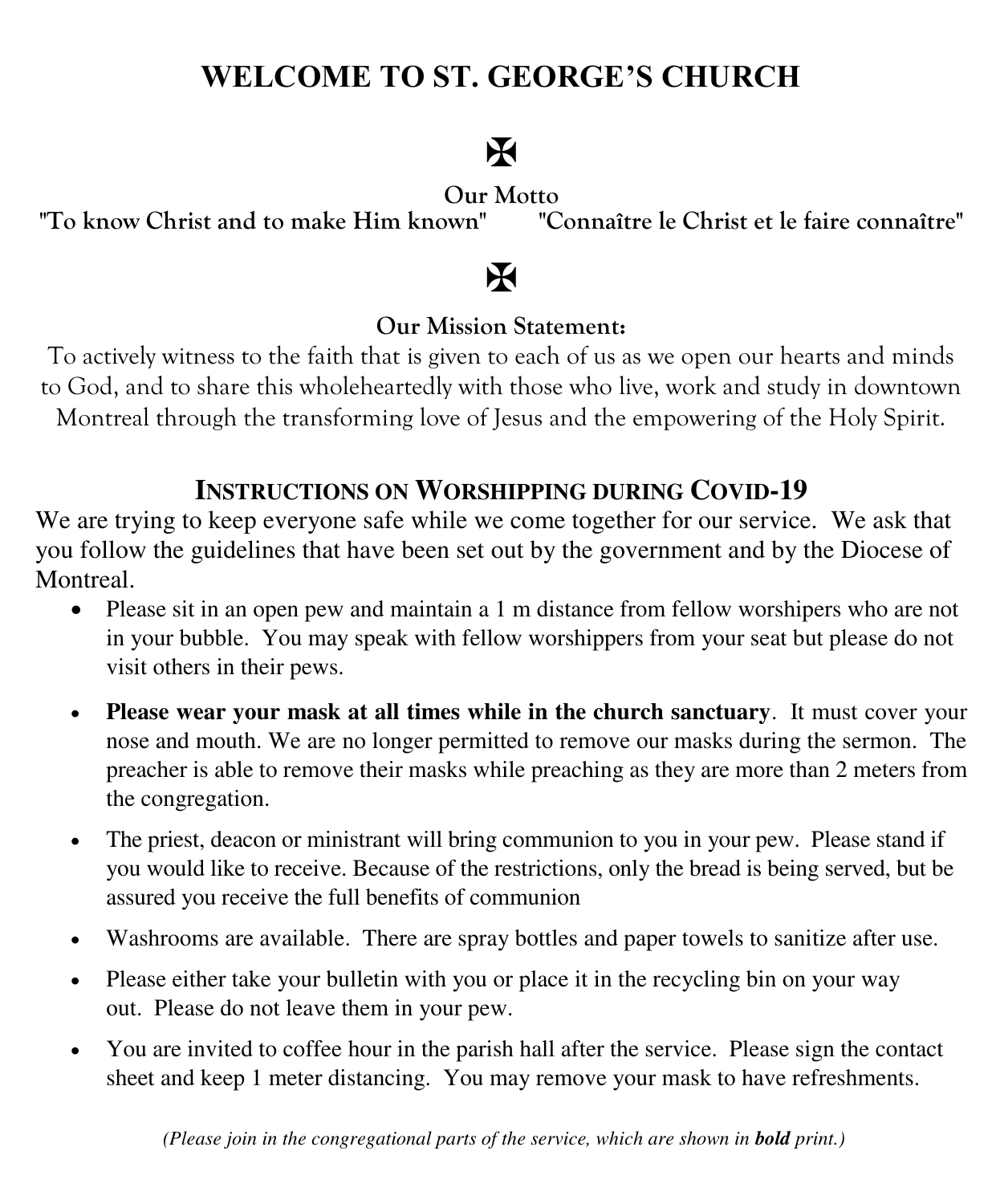**Ministering in the service today ... Celebrant:** The Rev. Susan Searle; **Preacher:** The Rev. Deborah Noonan; **Deacon:** The Rev. Dr. Maylanne Maybee **Server:** Patrick Burrowes; **Readers:** Rod de Courcy-Ireland; Celine Giangi; **Intercessor:** Leonora Dowker; **Greeters:** Tom Burpee, Carole Gabellini **Altar Guild:** Kasra Golnaraghi; **Sunday School:** Bernadine Sengralrayan and Jesse Zink; **Hospitality:** Patricia Bryan; **Music Director**: Jean-Sébastien Allaire; **Organist:** Philip Crozier.

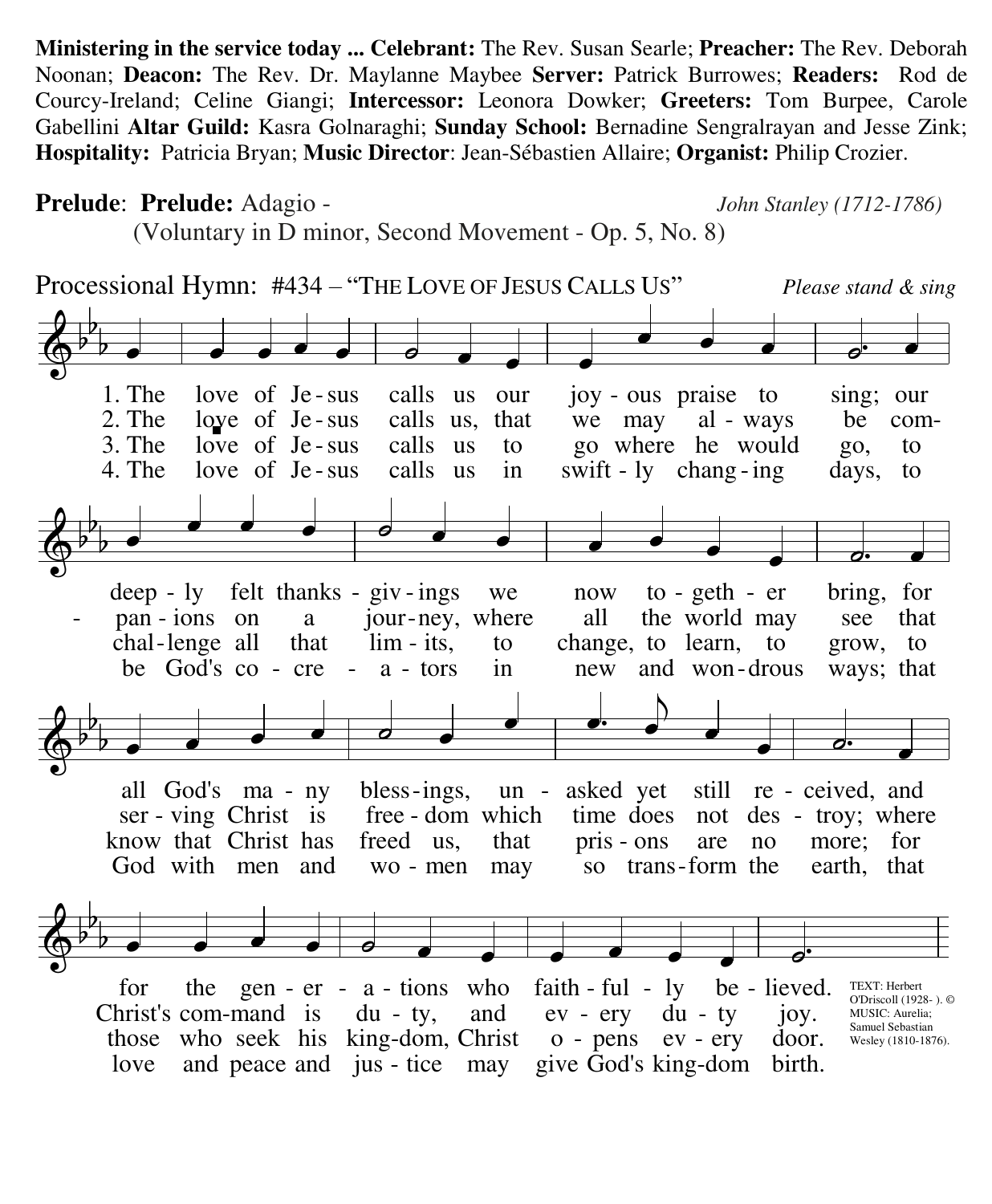### **The Penitential Rite**

*Priest:* The grace of our Lord Jesus Christ, And the love of God, And the fellowship of the Holy Spirit, Be with you all.

*People:* **And also with you** 

- *Priest:* Bless the Lord who forgives all our sins.
- *People:* **His mercy endures for ever.**

*Priest:* Almighty God,

*All:* **to you all hearts are open, all desires known, and from you no secrets are hidden. Cleanse the thoughts of our hearts by the inspiration of your Holy Spirit, that we may perfectly love you, and worthily magnify your holy name; through Christ our Lord. Amen.** 

**Children's Focus -** *The children are invited to come forward.* 

### **Confession and Absolution** *Please be seated.*

*Priest:* Dear friends in Christ, God is steadfast in love and infinite in mercy; He welcomes sinners And invites them to his table. Let us confess our sins, Confident in God's forgiveness.

*Priest:* Most merciful God,

- *All:* **we confess that we have sinned against you in thought, word, and deed, by what we have done, and by what we have left undone. We have not loved you with our whole heart; we have not loved our neighbours as ourselves. We are truly sorry and we humbly repent. For the sake of your Son Jesus Christ, have mercy on us and forgive us, that we may delight in your will, and walk in your ways, to the glory of your name. Amen.**
- *Priest:* Almighty God have mercy upon you, pardon and deliver you from all your sins, confirm and strengthen you in all goodness, and keep you in eternal life; through Jesus Christ our Lord.
- *All:* **Amen**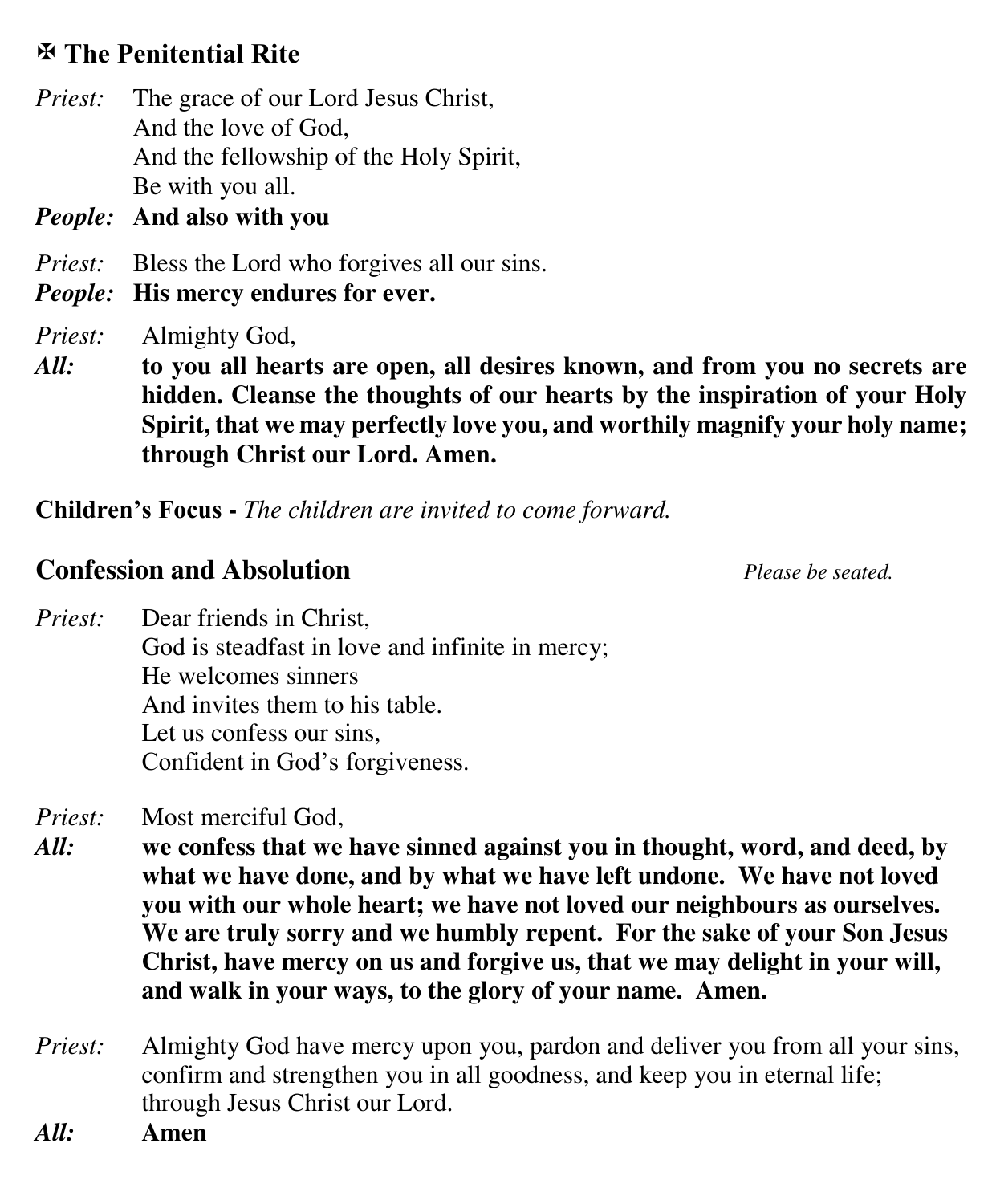

### **The Collect of the Day** *Please be seated*

*Priest:* Eternal Lover of our wayward race, you open your arms to accept us even before we turn to meet your welcome; you invite us to forgiveness even before our hearts are softened to repentance. Hold before us the image of our humanity made new, so that we may live in Jesus Christ, your new creation.

*People:* **Amen.**

### **Old Testament Reading** *Please be seated*

*Reader:* Une lecture tirée du livre de Josué.

Et le Seigneur dit à Josué : « Aujourd'hui, j'ai enlevé de vous le déshonneur de l'Égypte. » Et l'on appela ce lieu du nom de Guilgal jusqu'à ce jour. Les fils d'Israël campèrent à Guilgal et célébrèrent la Pâque le quatorzième jour du mois, vers le soir, dans la plaine de Jéricho. Le lendemain de la Pâque, en ce jour même, ils mangèrent les produits de cette terre : des pains sans levain et des épis grillés. À partir de ce jour, la manne cessa de tomber, puisqu'ils mangeaient des produits de la terre. Il n'y avait The Lord said to Joshua, "Today I have rolled away from you the disgrace of Egypt." And so that place is called Gilgal to this day. While the Israelites were camped in Gilgal they kept the Passover in the evening on the fourteenth day of the month in the plains of Jericho. On the day after the Passover, on that very day, they ate the produce of the land, unleavened cakes and parched grain. The manna ceased on the day they ate the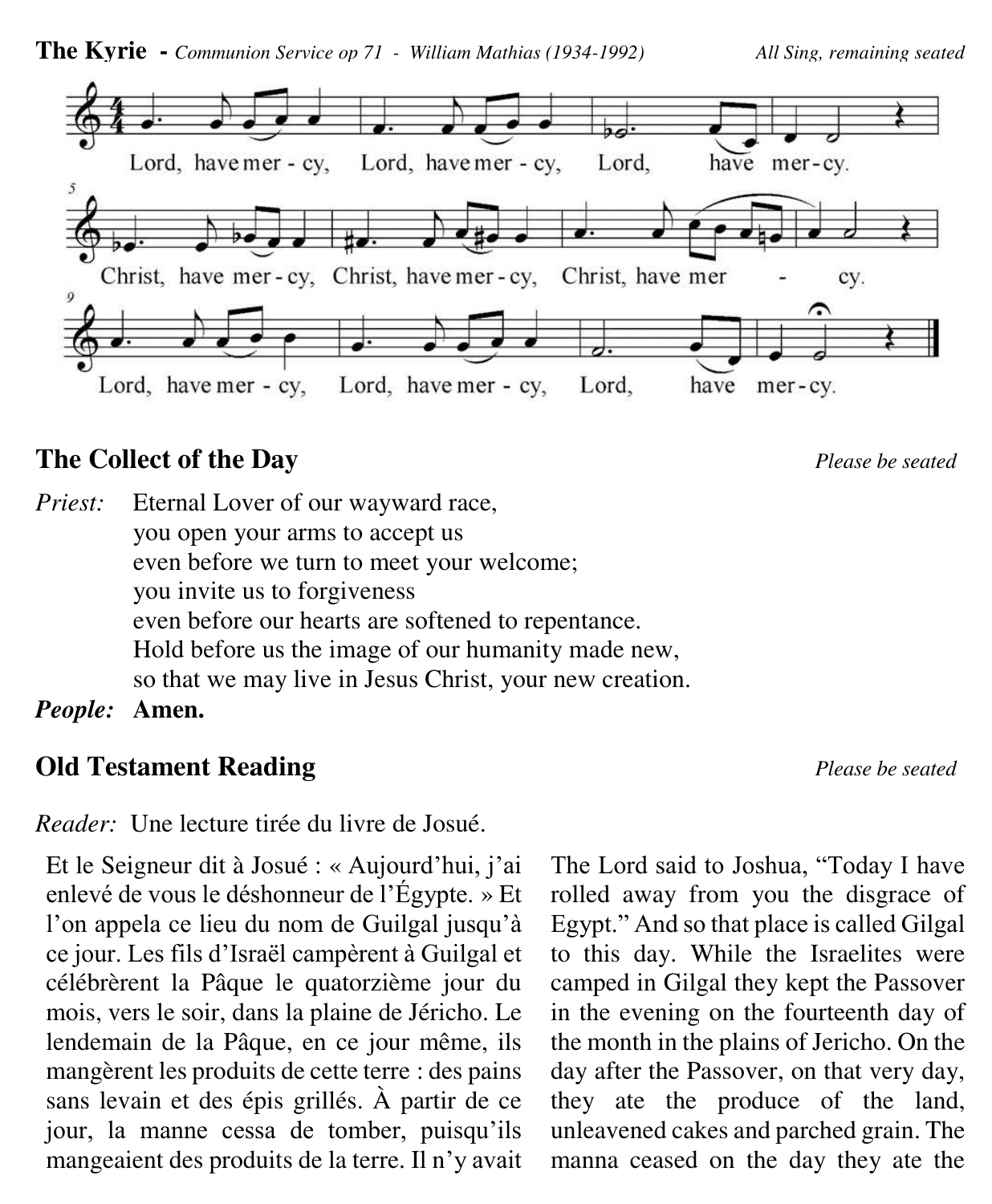plus de manne pour les fils d'Israël, qui mangèrent cette année-là ce qu'ils récoltèrent sur la terre de Canaan.

produce of the land, and the Israelites no longer had manna; they ate the crops of the land of Canaan that year.

*Reader:* Parole du Seigneur. Joshua 5.9-12 *People:* **Nous rendons grâce à Dieu.** *A moment of silence is observed*

**Psalm 32** *Book of Alternative Services Page 742* 

| Leader: | 1 Happy are they whose transgressions are forgiven, *<br>and whose sin is put away!                                                                |  |  |
|---------|----------------------------------------------------------------------------------------------------------------------------------------------------|--|--|
| All:    | 2 Happy are they to whom the Lord imputes no guilt, *<br>and in whose spirit there is no guile!                                                    |  |  |
| Leader: | 3 While I held my tongue, my bones withered away, *<br>because of my groaning all day long.                                                        |  |  |
| All:    | 4 For your hand was heavy upon me day and night; *<br>my moisture was dried up as in the heat of summer.                                           |  |  |
| Leader: | 5 Then I acknowledged my sin to you, *<br>and did not conceal my guilt.                                                                            |  |  |
| All:    | 6 I said, "I will confess my transgressions to the Lord." *<br>Then you forgave me the guilt of my sin.                                            |  |  |
| Leader: | 7 Therefore all the faithful will make their prayers to you in<br>time of trouble; *<br>when the great waters overflow, they shall not reach them. |  |  |
| All:    | 8 You are my hiding-place;<br>you preserve me from trouble; *<br>you surround me with shouts of deliverance.                                       |  |  |
| Leader: | 9 "I will instruct you and teach you in the way that you<br>should go; $*$<br>I will guide you with my eye.                                        |  |  |
| All:    | 10 Do not be like horse or mule, which have no understanding; *<br>who must be fitted with bit and bridle,                                         |  |  |

 **or else they will not stay near you."**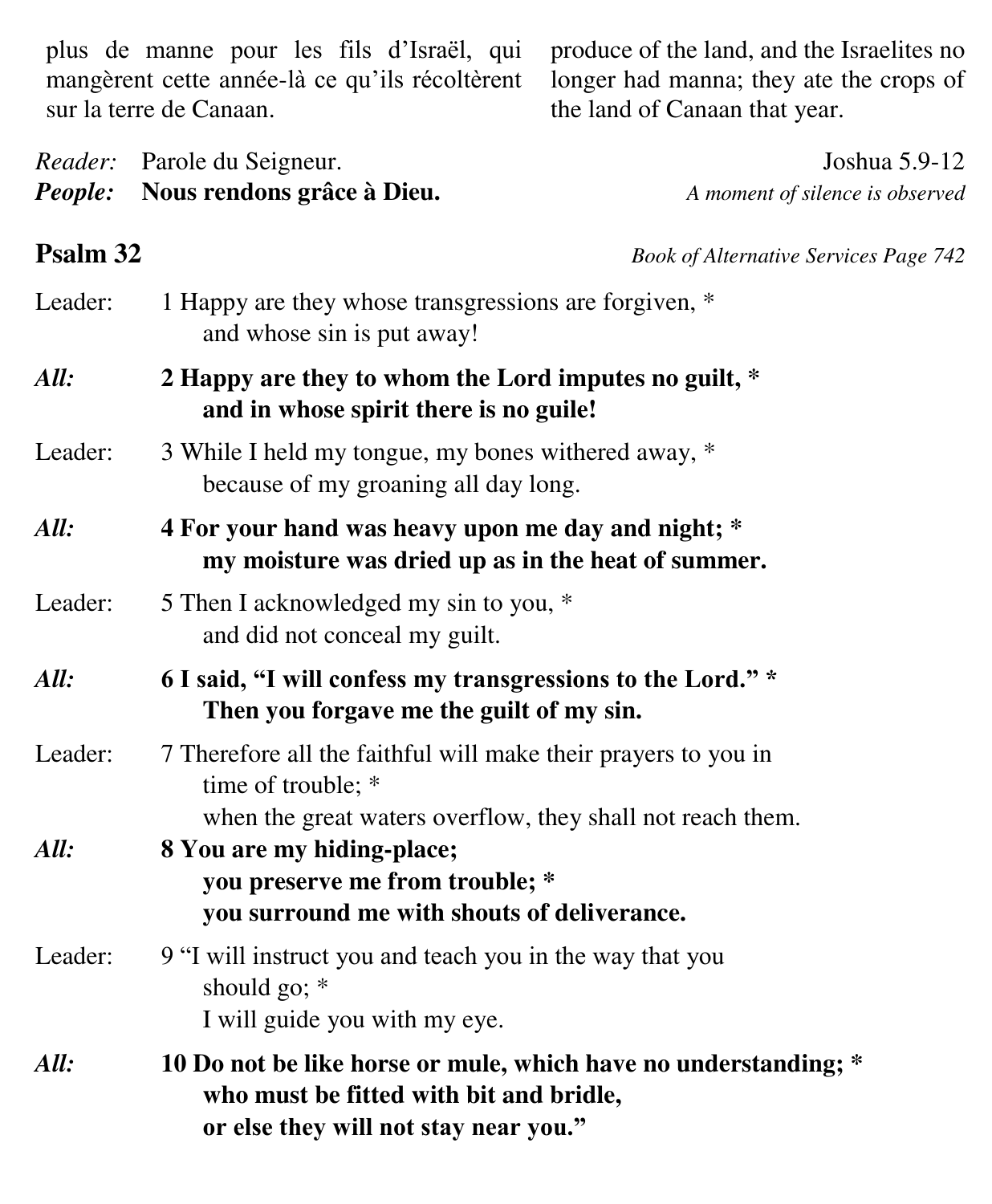Leader: 11 Great are the tribulations of the wicked; \* but mercy embraces those who trust in the Lord.

*All:* **12 Be glad, you righteous, and rejoice in the Lord; \* shout for joy, all who are true of heart.**

### **New Testament Reading** *Please be seated*

*Reader:* A Reading from the Second Letter of Paul to the Corinthians.

From now on, we regard no one from a human point of view; even though we once knew Christ from a human point of view, we know him no longer in that way. So if anyone is in Christ, there is a new creation: everything old has passed away; see, everything has become new! All this is from God, who reconciled us to himself through Christ, and has given us the ministry of reconciliation; that is, in Christ God was reconciling the world to himself, not counting their trespasses against them, and entrusting the message of reconciliation to us. So we are ambassadors for Christ, since God is making his appeal through us; we entreat you on behalf of Christ, be reconciled to God. For our sake he made him to be sin who knew no sin, so that in him we might become the righteousness of God.

*Reader:* The word of the Lord. 2 Corinthians 5.16-21 *People:* **Thanks be to God.** *A moment of silence is observed*



TEXT: Fredrick William Faber (1814-1863). MUSIC: Melody Johann Ludwig Steiner (1688-1761)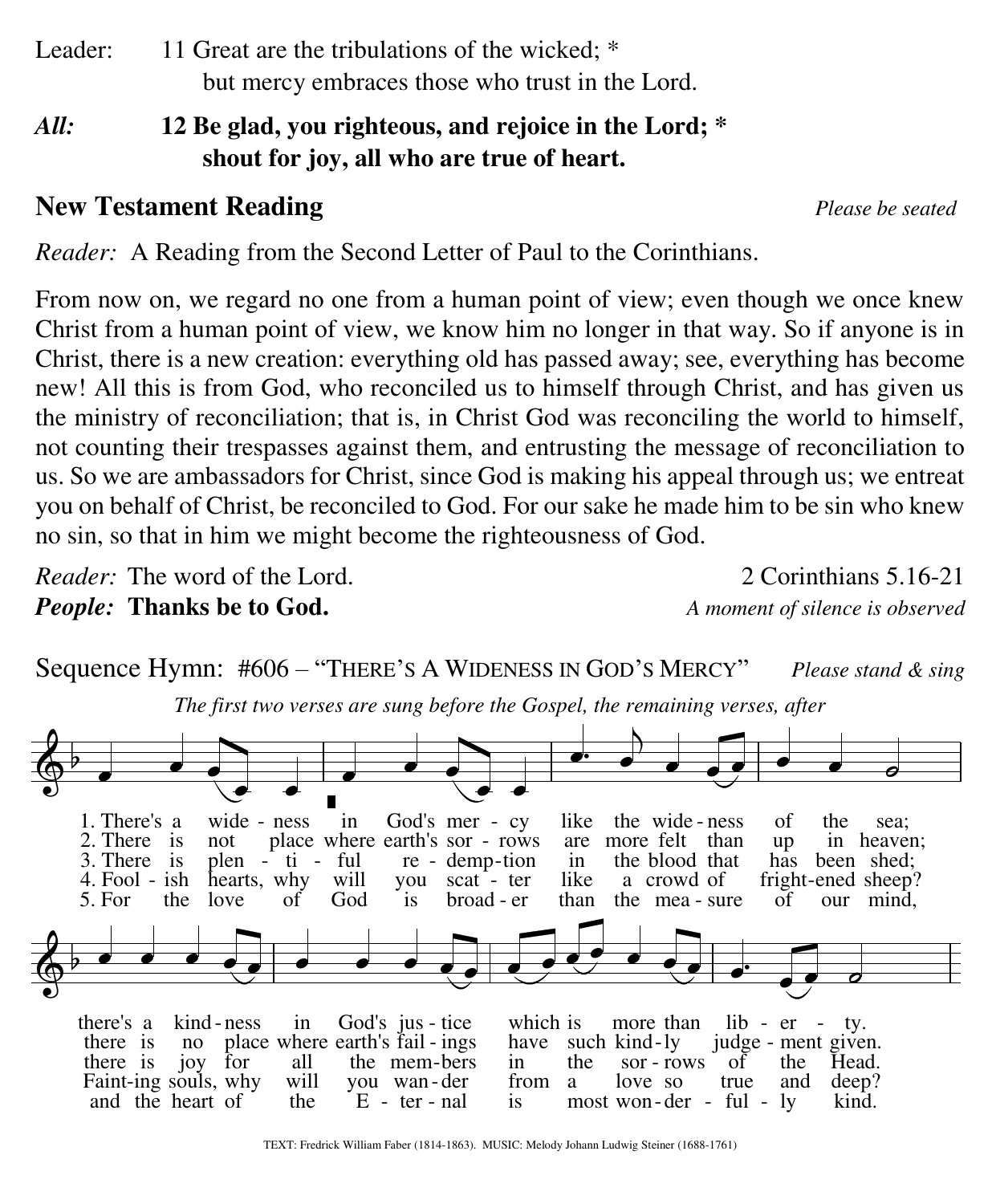### **The Gospel**

*Deacon:* The Lord be with you. *People:* **And also with you.**

*Deacon:* The Holy Gospel of our Lord Jesus Christ according to Luke.

People: 
$$
\frac{\theta}{\theta} \cdot \theta \cdot \theta \cdot \theta \cdot \theta \cdot \theta
$$

Glo-ry to you, Lord Je-sus Christ.

Now all the tax collectors and sinners were coming near to listen to Jesus. And the Pharisees and the scribes were grumbling and saying, "This fellow welcomes sinners and eats with them." So he told them this parable: "There was a man who had two sons. The younger of them said to his father, 'Father, give me the share of the property that will belong to me.' So he divided his property between them. A few days later the younger son gathered all he had and travelled to a distant country, and there he squandered his property in dissolute living. When he had spent everything, a severe famine took place throughout that country, and he began to be in need. So he went and hired himself out to one of the citizens of that country, who sent him to his fields to feed the pigs. He would gladly have filled himself with the pods that the pigs were eating; and no one gave him anything. But when he came to himself he said, 'How many of my father's hired hands have bread enough and to spare, but here I am dying of hunger! I will get up and go to my father, and I will say to him, "Father, I have sinned against heaven and before you; I am no longer worthy to be called your son; treat me like one of your hired hands."' So he set off and went to his father. But while he was still far off, his father saw him and was filled with compassion; he ran and put his arms around him and kissed him. Then the son said to him, 'Father, I have sinned against heaven and before you; I am no longer worthy to be called your son.' But the father said to his slaves, 'Quickly, bring out a robe - the best one - and put it on him; put a ring on his finger and sandals on his feet. And get the fatted calf and kill it, and let us eat and celebrate; for this son of mine was dead and is alive again; he was lost and is found!' And they began to celebrate. Now his elder son was in the field; and when he came and approached the house, he heard music and dancing. He called one of the slaves and asked what was going on. He replied, 'Your brother has come, and your father has killed the fatted calf, because he has got him back safe and sound.' Then he became angry and refused to go in. His father came out and began to plead with him. But he answered his father, 'Listen! For all these years I have been working like a slave for you, and I have never disobeyed your command; yet you have never given me even a young goat so that I might celebrate with my friends. But when this son of yours came back, who has devoured your property with prostitutes, you killed the fatted calf for him! Then the father said to him, 'Son, you are always with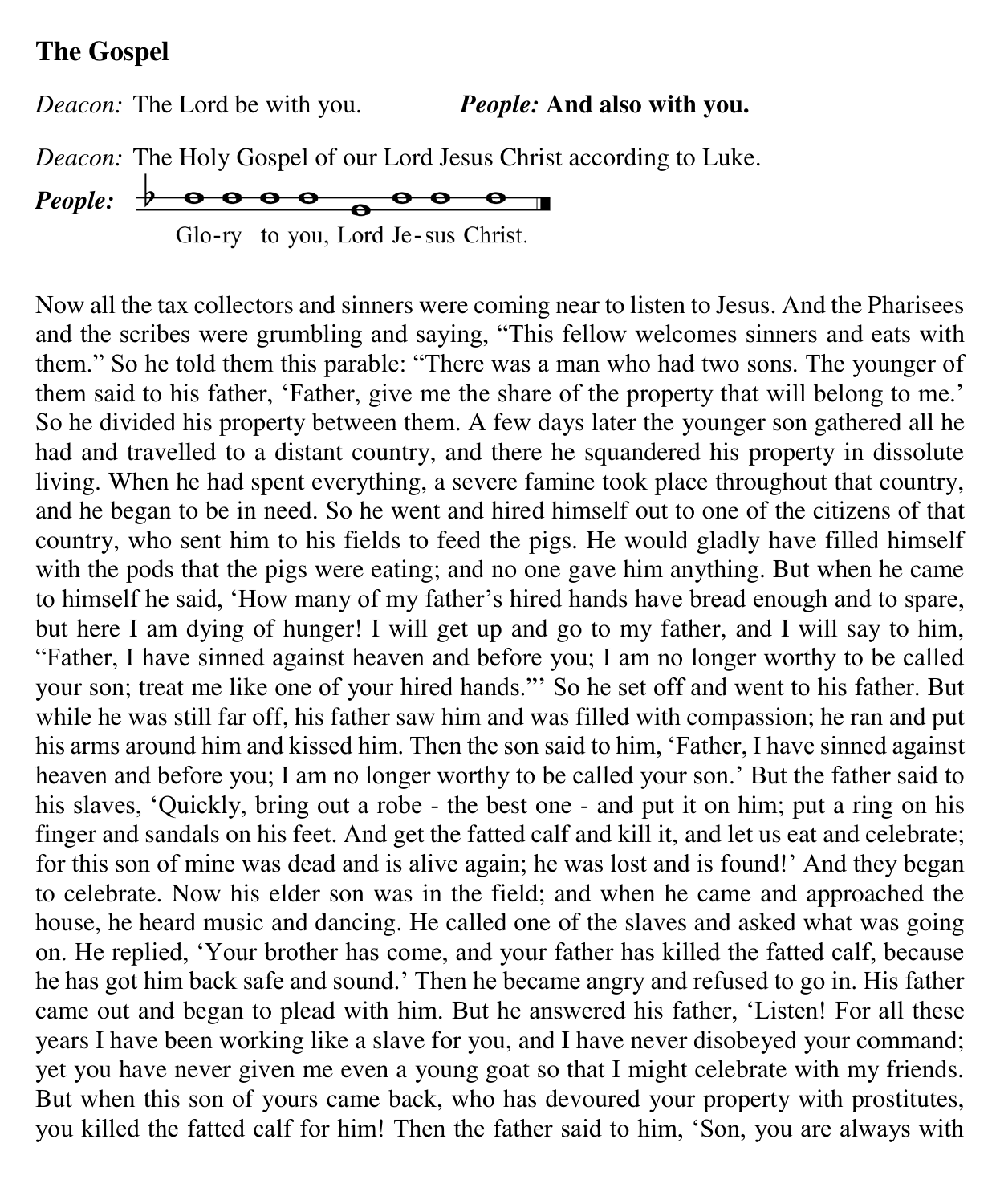me, and all that is mine is yours. But we had to celebrate and rejoice, because this brother of yours was dead and has come to life; he was lost and has been found."

*Deacon:* The Gospel of Christ. Luke 15.1-3,11b-32

 $\theta$   $\theta$   $\theta$   $\theta$   $\theta$   $\theta$   $\theta$   $\theta$ *All:*  Praise to you, Lord Je-sus Christ.

**Sermon:** The Rev. Deborah Noonan *Please be seated Please be seated* 

*A moment of silence is observed.* 

### **The Apostles' Creed**

*Priest:* Let us confess our faith as we say *Please stand* 

*All:* **I believe in God, the Father almighty, creator of heaven and earth. I believe in Jesus Christ, his only Son, our Lord. He was conceived by the power of the Holy Spirit and born of the Virgin Mary. He suffered under Pontius Pilate, was crucified, died, and was buried. He descended to the dead. On the third day he rose again. He ascended into heaven, and is seated at the right hand of the Father. He will come again to judge the living and the dead. I believe in the Holy Spirit, the holy catholic Church, the communion of saints, the forgiveness of sins, the resurrection of the body, and the life everlasting. Amen.** 

### **The Prayers of the People** *Please be seated*

| Leader: | God has made us a new creation in Christ. Let us pray with confidence for<br>the needs of the Church and the world.   |  |
|---------|-----------------------------------------------------------------------------------------------------------------------|--|
|         | We pray for the holy catholic church throughout the world, sharing the death<br>and resurrection of Christ.           |  |
|         | (Prayers for the Church are offered.)                                                                                 |  |
| Leader: | That the Church may go out to meet all people and become a place of trust<br>and welcome.<br>Let us pray to the Lord. |  |
| All:    | Lord, have mercy.                                                                                                     |  |
| Leader: | We pray for all the peoples of the earth and for their leaders.                                                       |  |
|         | (Prayers for the world are offered.)                                                                                  |  |
| Leader: | For the coming of God's kingdom among all nations and peoples,                                                        |  |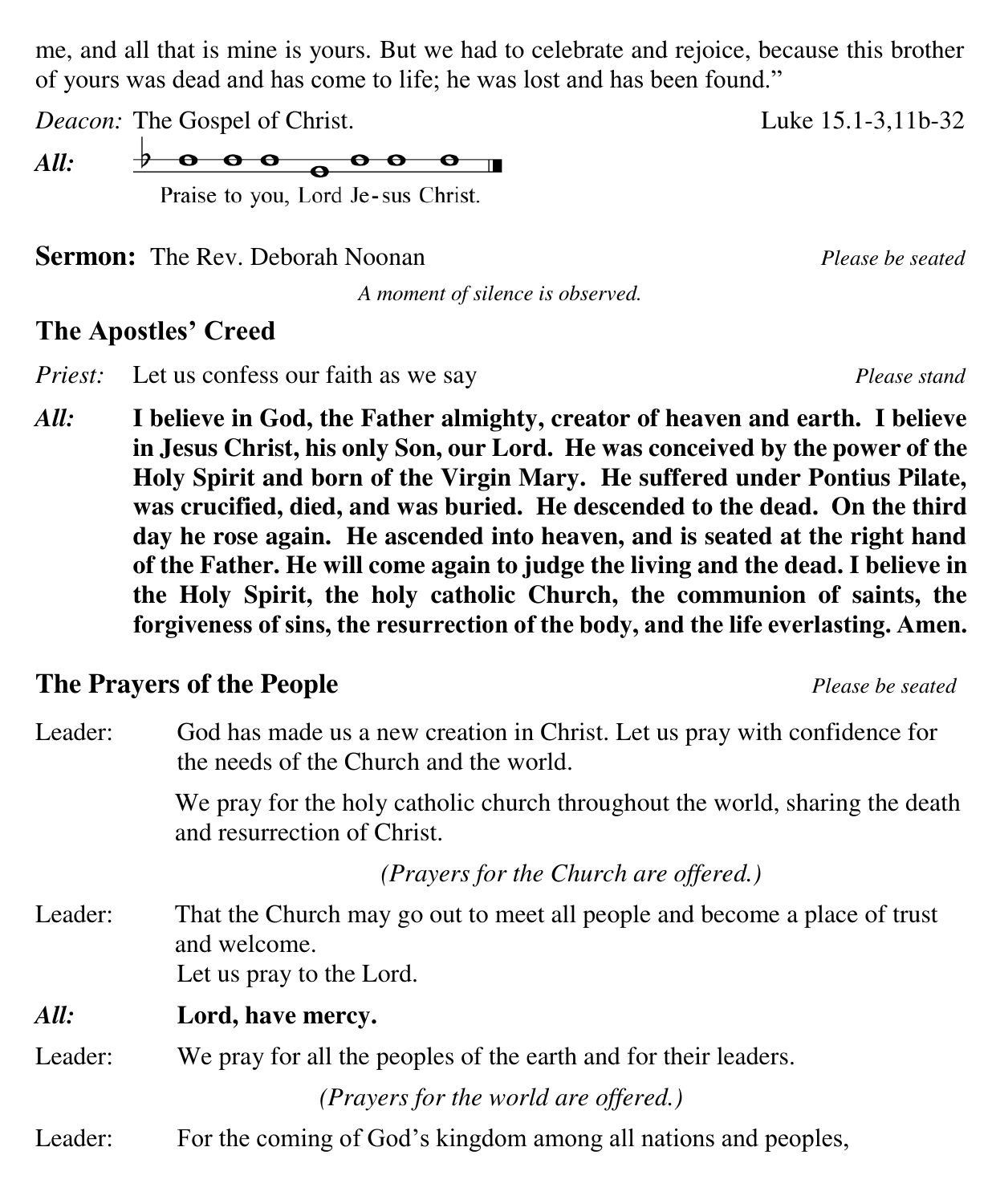Leader: Let us pray to the Lord.

*All:* **Lord, have mercy.** 

Leader: We pray for the just and proper use of creation, and for the generous sharing of the world's resources. Let us pray to the Lord.

*All:* **Lord, have mercy.** 

Leader: We pray for the poor, the sick, and all who suffer.

*(prayers of the sick and those in need are offered).* 

*I invite your prayers, spoken or aloud or offered in the sanctity of silence.*

- Leader: That they may be comforted and relieved, Let us pray to the Lord.
- *All:* **Lord, have mercy.**
- Leader: We pray for the dying and the dead, and for the consolation of those who are bereaved or in sorrow.

*(Prayers for the departed are offered).* 

- Leader: Rest eternal grant unto them, O Lord.
- *All:* **And let light perpetual shine upon them.**
- Leader: May they rest in peace and rise in glory.
- *All:* **Amen.**
- Leader: Remembering Mary, the mother of Jesus, George our patron, and all the saints, let us offer ourselves and one another to the living God through Christ.
- *All:* **To you, O Lord.**
- Priest: Gracious God, accept our prayers in the warm embrace of your compassion, and welcome all people to the festive banquet of your table. We ask this through Christ our Lord.

*All:* **Amen.**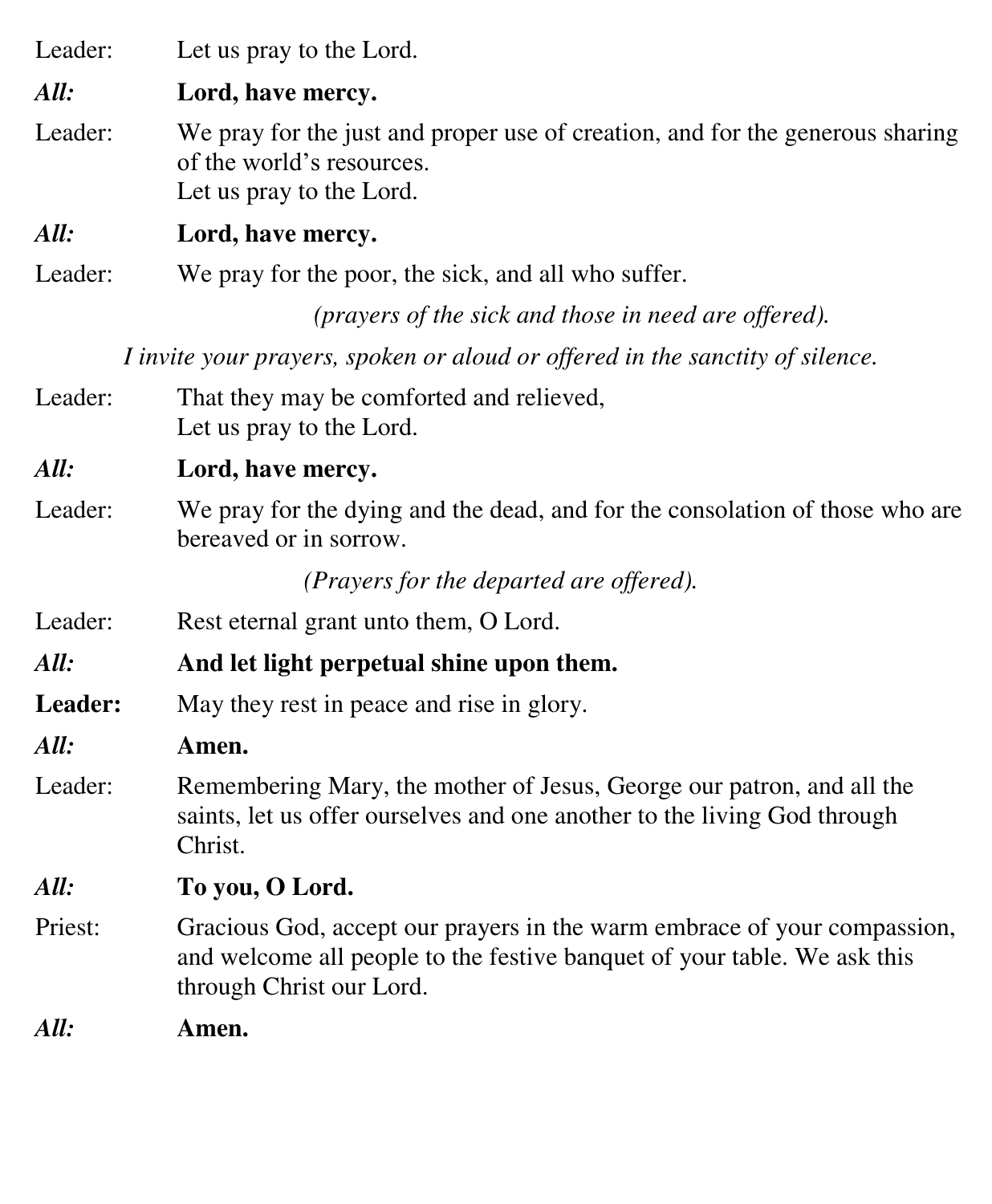### **The Peace** *Please stand*

### *Please stand in your pew and verbally share the peace with those around you.*

*Priest:* The peace of the Lord be always with you.

- *All:* **And also with you.**
- *Priest:* I will arise and go to my father, and I will say to him: Father I have sinned against heaven and before you. *(Luke 15.18)*

### **Offertory Anthem:**

I Will Arise - *Charles Wood (1866-1926) Please be seated*

I will arise and go to my father, and will say unto him, "Father, I have sinned against heaven, and before thee, And am no more worthy to be called thy son: make me as one of thy hired servants. *(Luke 15:18-19)* 



### **The Celebration of the Eucharist**

The Prayer Over the Gifts

- *Priest:* God of mercy and compassion, your Word calls us home to faith and love. Accept all we offer you this day, in the name of Jesus Christ the Lord.
- *All:* **Amen.**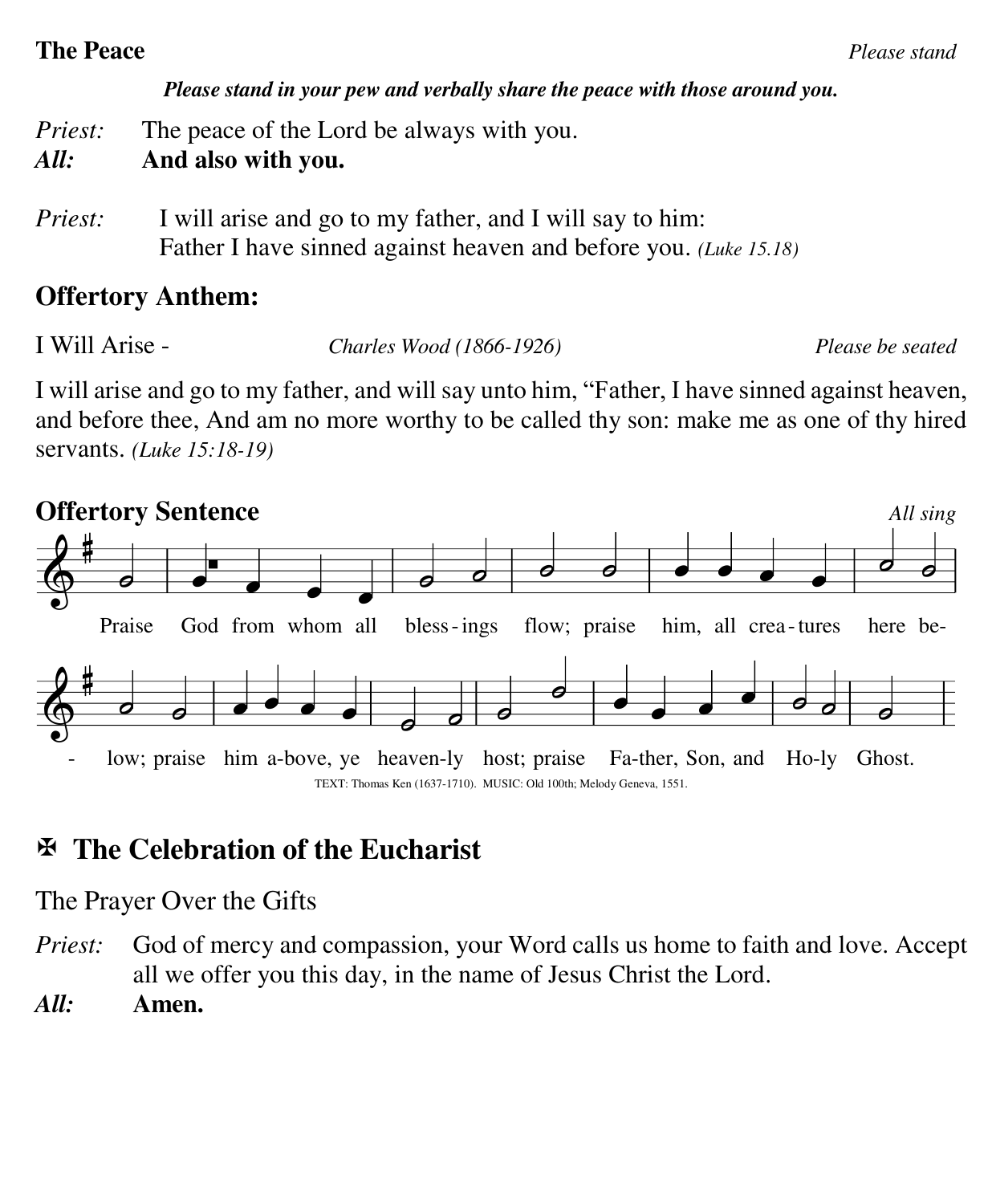

*Priest:* Blessed are you, gracious God, creator of heaven and earth, because you bid your faithful people to cleanse their hearts and to prepare with joy for the paschal feast; that reborn through the waters of baptism and renewed in the eucharistic mystery, we may be more fervent in prayer and more generous in the works of love. Therefore we raise our voices to you in praise to proclaim the glory of your name.

*Sanctus – "Benedictus Communion Service Op. 71" – William Mathias (1934-1992) All Sing* 



*Please be seated*

*Priest:* We give thanks to you, Lord our God, for the goodness and love you have made known to us in creation; in calling Israel to be your people; in your Word spoken through the prophets; and above all in the Word made flesh, Jesus your Son. For in these last days you sent him to be incarnate from the Virgin Mary, to be the Saviour and Redeemer of the world. In him, you have delivered us from evil, and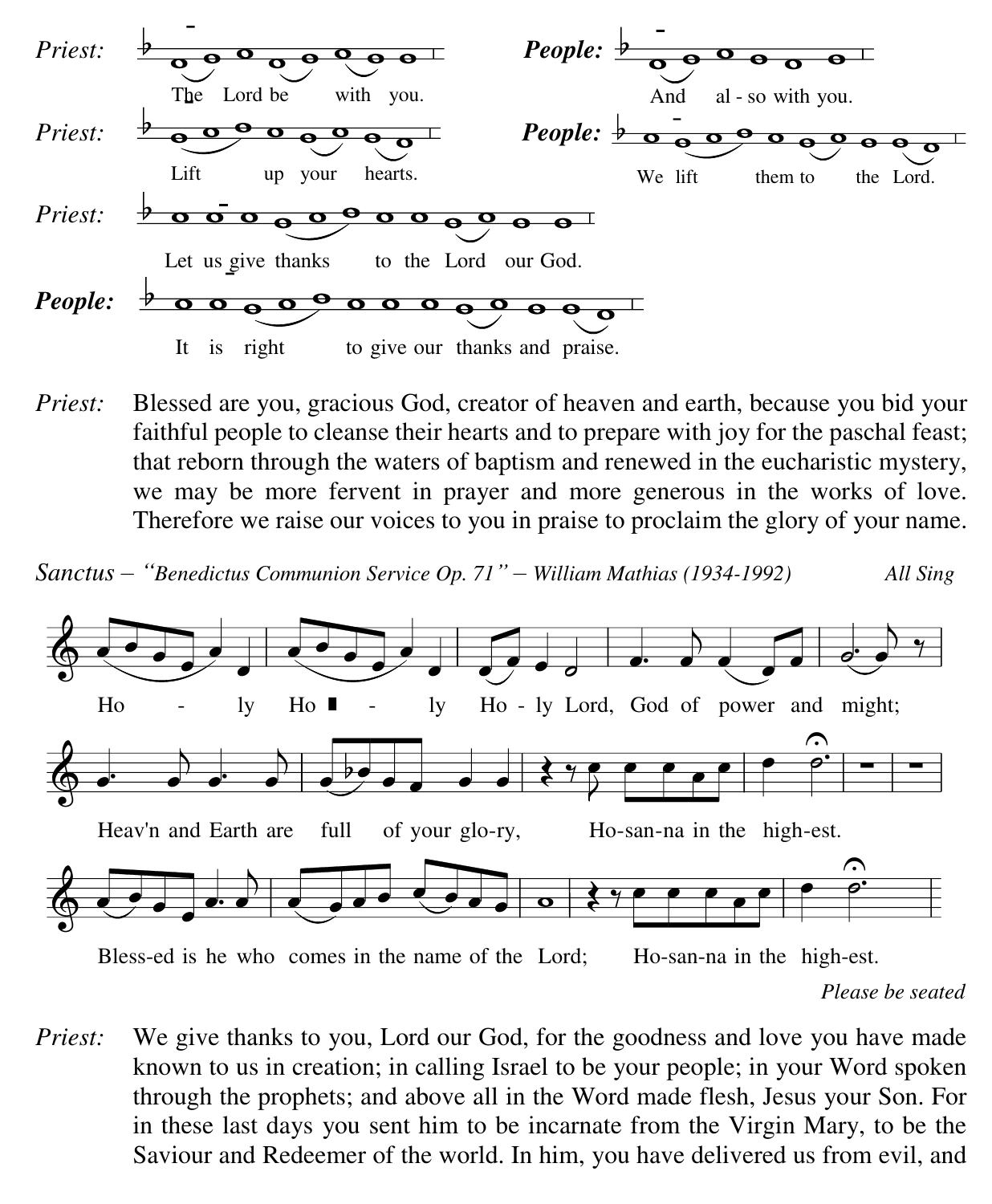made us worthy to be in your presence. In him, you have brought us out of error into truth, out of sin into righteousness, out of death into life. On the night he was handed over to suffering and death, a death he freely accepted, our Lord Jesus Christ took bread; and when he had given thanks to you, he broke it, and gave it to his disciples, and said, "Take, eat: this is my body which is given for you. Do this for the remembrance of me." After supper he took the cup of wine; and when he had given thanks, he gave it to them, and said, "Drink this, all of you: this is my blood of the new covenant, which is shed for you and for many for the forgiveness of sins. Whenever you drink it, do this for the remembrance of me." Therefore, Father, according to his command.

### *All:* **we remember his death, we proclaim his resurrection, we await his coming in glory;**

- *Priest:* Father, we pray that in your goodness and mercy your Holy Spirit may descend upon us, and upon these gifts, sanctifying them and showing them to be holy gifts for your holy people, the bread of life and the cup of salvation, the body and blood of your Son Jesus Christ. Grant that all who share this bread and this cup may become one body and one spirit, a living sacrifice in Christ to the praise of your name. Remember, Lord, your one holy catholic and apostolic Church, redeemed by the blood of your Christ. Reveal its unity, guard its faith, and preserve it in peace. And grant that we may find our inheritance with the Blessed Virgin Mary, with patriarchs, prophets, apostles, martyrs, with St. George, and all the saints who have found favour with you in ages past. We praise you in union with them and give you glory through your Son Jesus Christ our Lord. Through Christ, and with Christ, and in Christ, all honour and glory are yours, almighty God and Father, in the unity of the Holy Spirit, for ever and ever.
- *All:* **Amen.**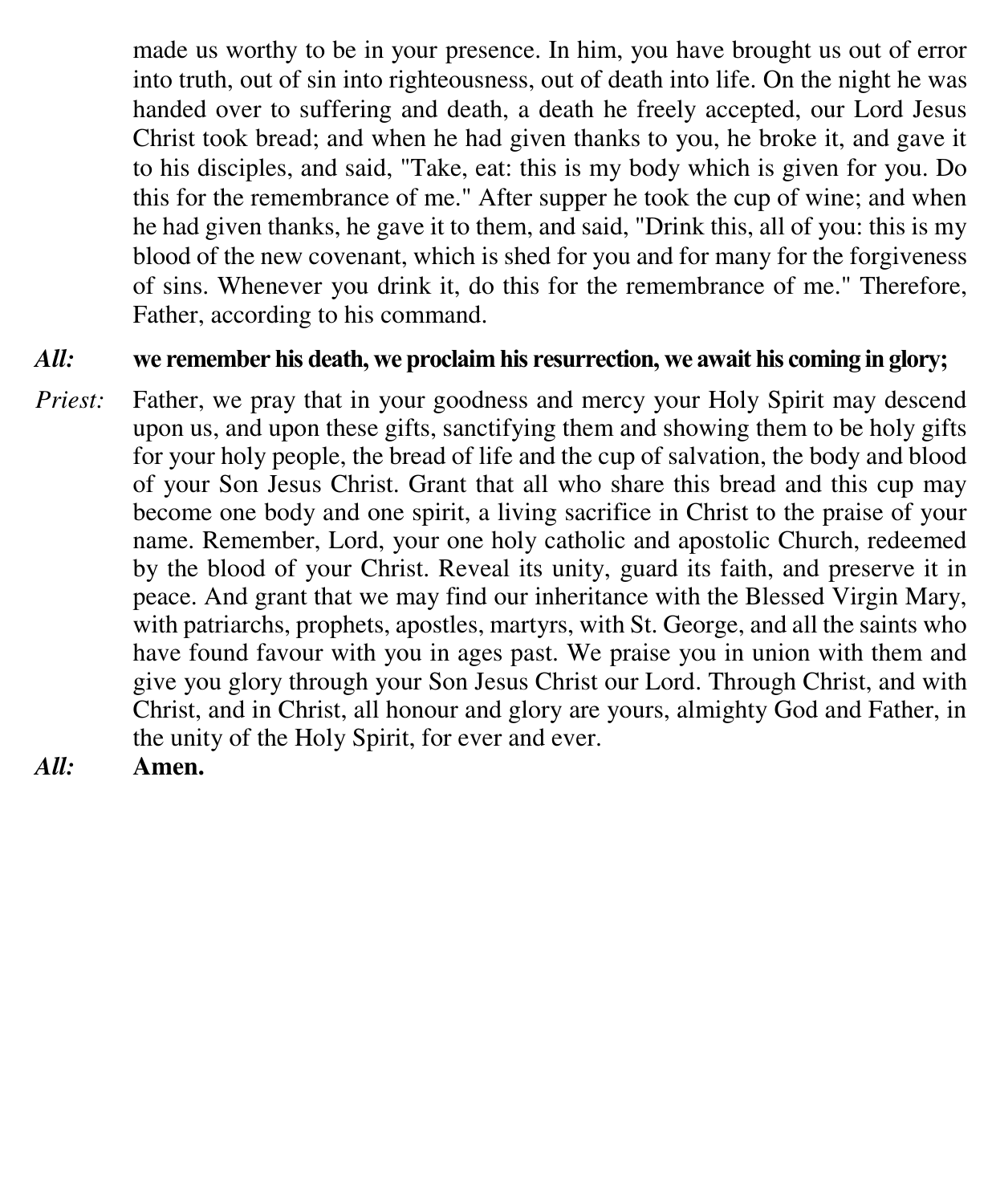### **The Lord's Prayer**

*Priest:* Gathering all our praises into one, let us pray as our Saviour taught us.

**Our Father, who art in heaven, hallowed be thy name, thy kingdom come, thy will be done, on earth as it is in heaven. Give us this day our daily bread. And forgive us our trespasses, as we forgive those who trespass against us. And lead us not into temptation, but deliver us from evil. For thine is the kingdom, the power, and the glory, for ever and ever. Amen.**

**Notre Père, qui es aux cieux, que ton Nom soit sanctifié, que ton règne vienne. Que ta volonté soit faite sur la terre comme au ciel. Donne-nous aujourd'hui notre pain de ce jour. Pardonne-nous nos offenses, comme nous pardonnons aussi à ceux qui nous ont offensés. Et ne nous soumets pas à la tentation, mais délivre-nous du mal. Car c'est à toi qu'appartiennent le règne, la puissance et la gloire, dans les siècles des siècles. Amen.** 

- *Priest:* We break this bread,
- *All:* **Communion in Christ's body once broken.**
- *Priest:* Let your Church be the wheat which bears its fruit in dying.
- *All:* **If we have died with him, we shall live with him; if we hold firm, we shall reign with him.**
- *Priest:* The gifts of God for the People of God.
- *People:* **Thanks be to God.**

Agnus Dei **-** *"Communion Service op. 71" – William Mathias (1934-1992) All Sing*



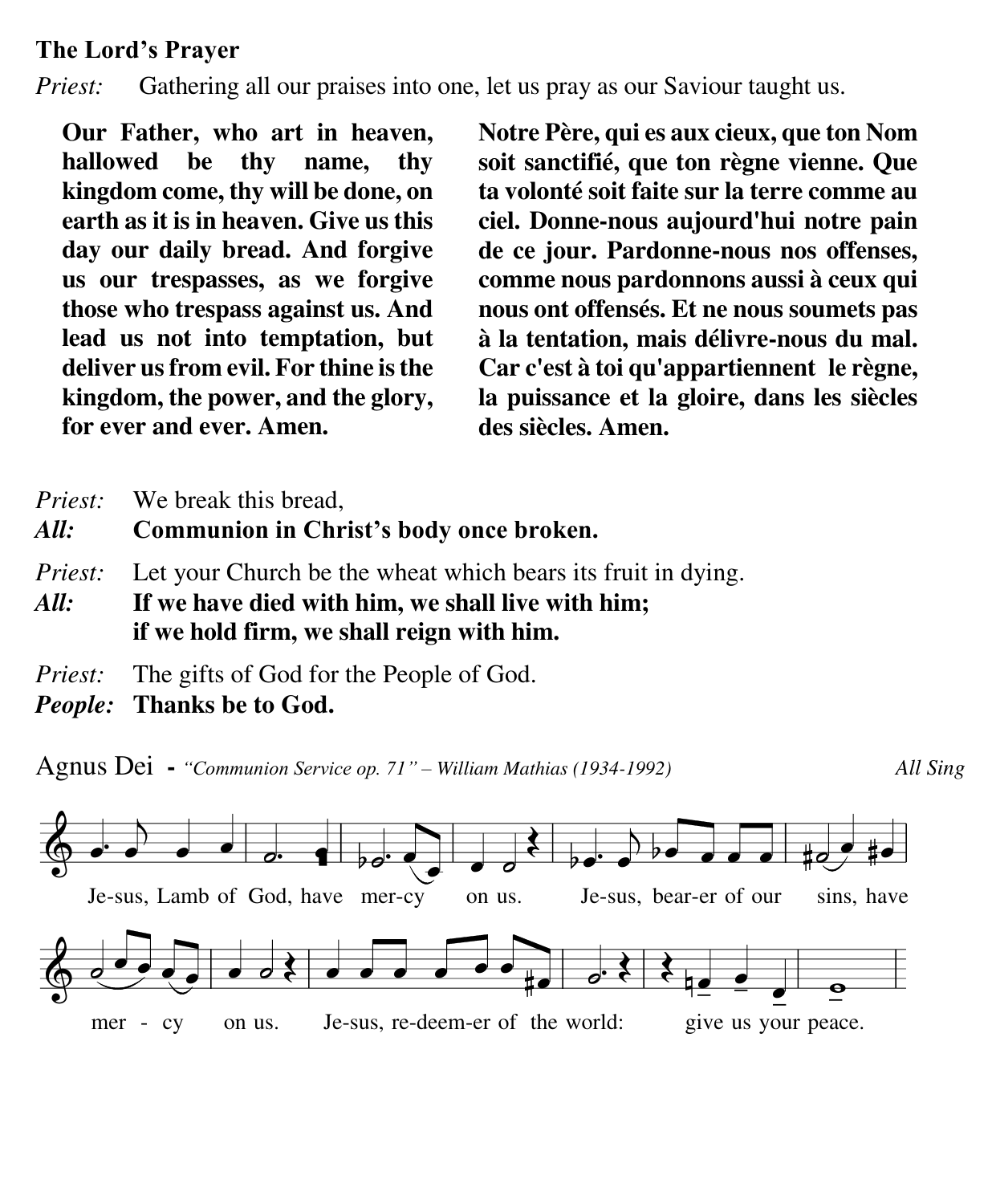### **The Communion**

*All Christians are invited to receive Holy Communion.* 

*Please remain in your seat and stand when the priest approaches. If you would like to receive a blessing, please cross your arms over your chest. Please wait to remove your mask until the priest has moved to the next person. Gluten free wafers are available.*

#### **Prayers for Spiritual Communion**

### **For those on zoom, you may want to pray one of these the prayers for Spiritual Communion.**

*In union, O Lord, with the faithful at every altar of your Church where the Holy Eucharist is now being celebrated, I desire to offer you praise and thanksgiving. I present to you my soul and body with the earnest wish that I may always be united to you and, since I cannot now receive you sacramentally, I beseech you to come spiritually into my heart. I unite myself with you and embrace you with all the love of my soul. Let nothing ever separate you from me. May I live in you and may you live in me, both in this life and in the life to come. Amen.* 

Lord, you stand at the door of my heart and knock. You wait for me and only I can let *you in. I believe and trust in you and ask you now to fill me with presence. Feed me with your body and unite me in your blood, that I may be your blessing to a world in need. Amen.*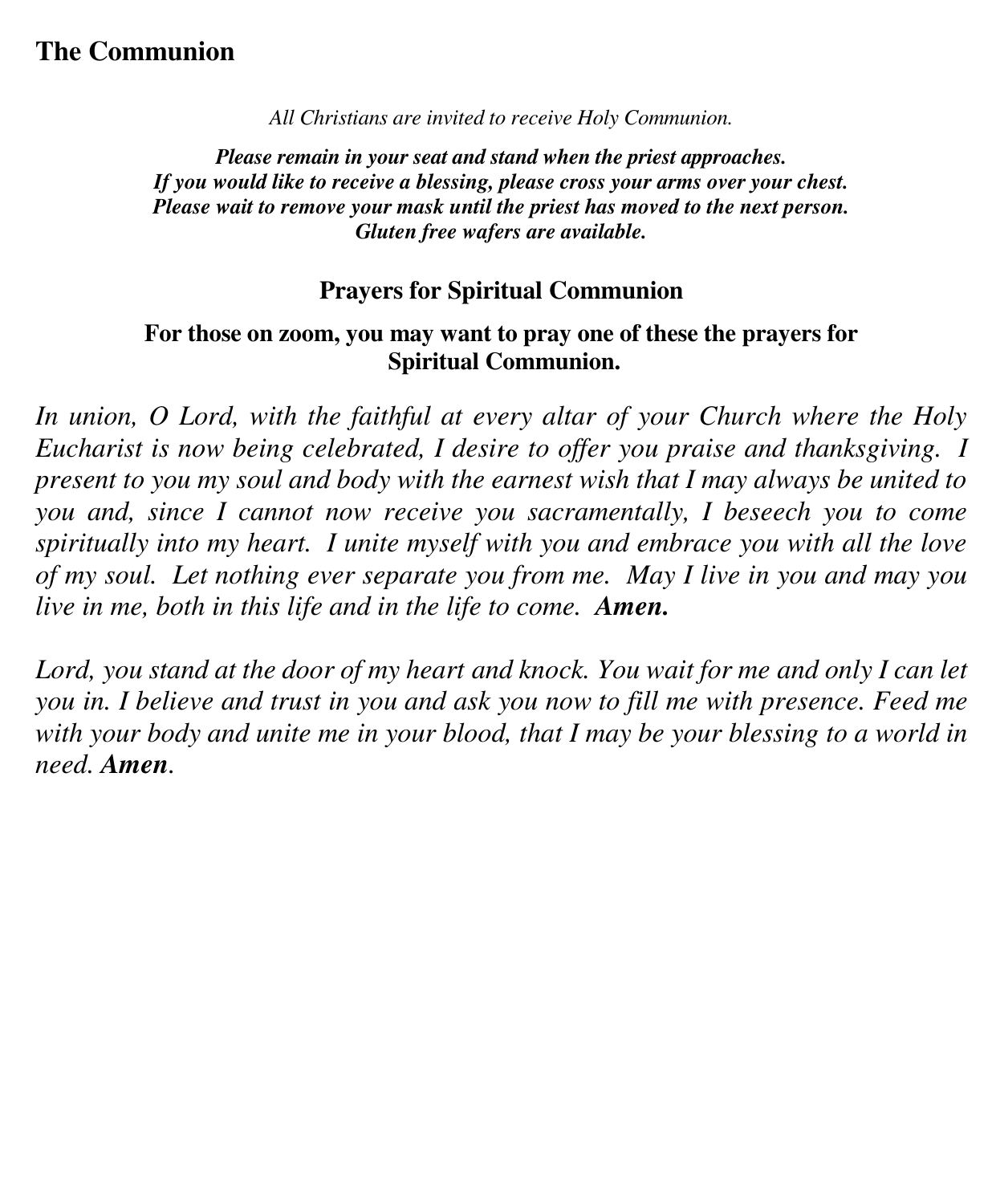Communion Hymn: #177 – "A SPENDTHRIFT LOVER IS THE LORD" *All sing* 



The ve - ry act will shake and shift the way we love and live. and emp-ties out the wealth of grace that's hin-ted- by the stars.

### **Prayer after Communion** *Please stand*

b

 $\frac{1}{2}$ 

- *Priest:* All your works praise you, O Lord.
- *All:* **And your faithful servants bless you. Gracious God we thank you for feeding us with the body and blood of your Son Jesus Christ. May we, who share his body, live his risen life; we, who drink his cup, bring life to others; we, whom the Spirit lights, give light to the world. Keep us firm in the hope you have set before us, so that we and all your children shall be free, and the whole earth live to praise your name; through Christ our Lord. Amen.**

### **The Blessing & Announcements**

TEXT: Thomas H. Troeger (1945- ), © 1986 Oxford University Press, Inc. MUSIC: Alfred V. Fedak (1953- ), © Selah Publishing Co., Inc.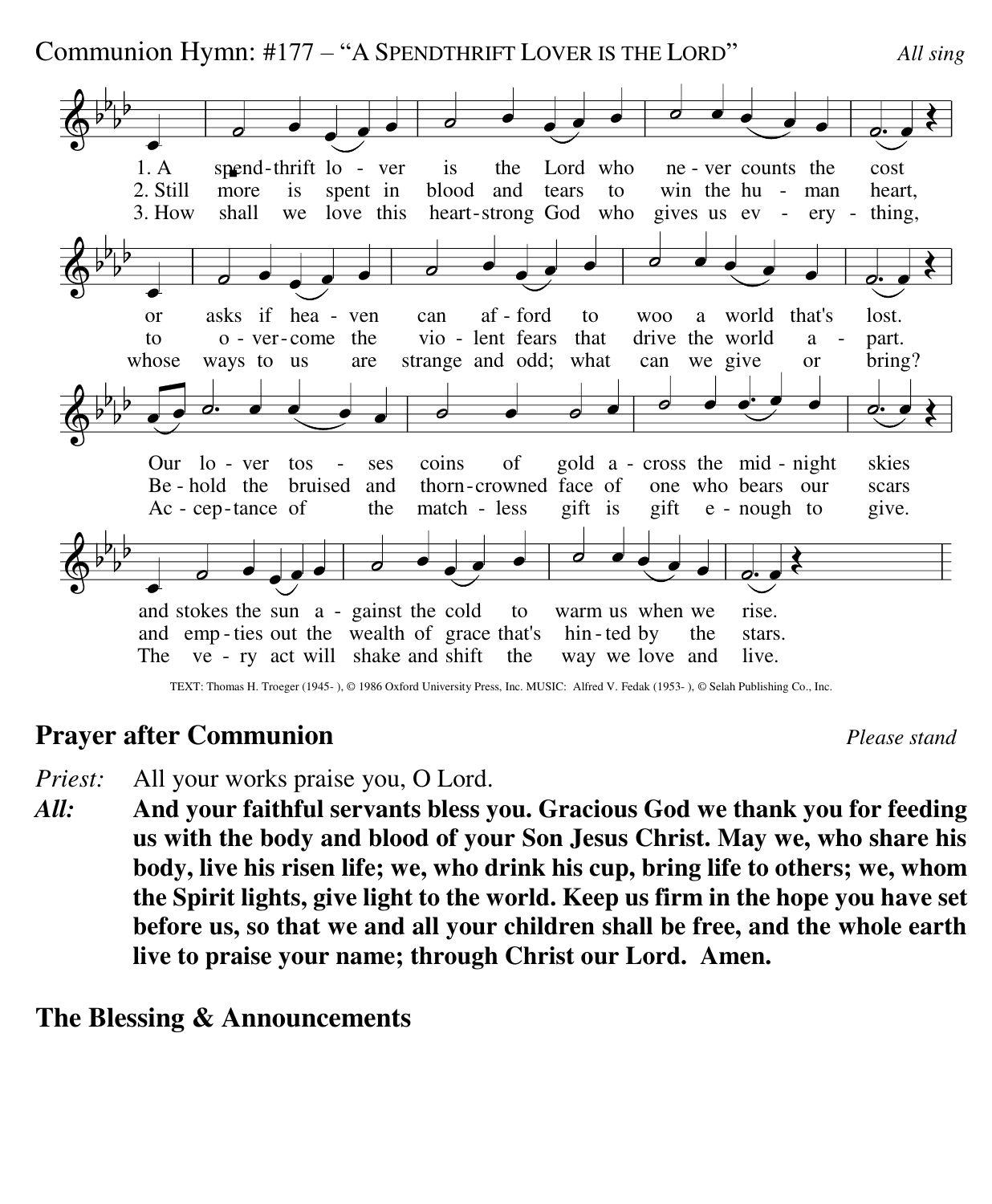

TEXT: John Keble (1792-1866). MUSIC: Melcombe; Samuel Webbe the elder (1740-1816).

**Dismissal -** *The "Alleluia" is omitted during the season of Lent.*

*Deacon:* Go forth in the name of Christ. *People:* **Thanks be to God.** 

.

### **Postlude:** Allegro *John Stanley (1712-1786)*  (Voluntary in D minor, Third Movement – Op. 5, NO. 8)

All liturgical texts excerpted from the Book of Alternative Services copyright © 2004 by the General Synod of the Anglican Church of Canada. All rights reserved. Reproduced under license from ABC Publishing, Anglican Book Centre, a ministry of the General Synod of the Anglican Church of Canada, from Anglican Liturgical Library. AELF French translations of Scripture are copyright Association Épiscopale Liturgique pour les pays Francophones – 2008. Further copying is prohibited. The Confession was excerpted from *A New Zealand Prayer Book* and is reproduced with permission from The Anglican Church in Aotearoa, New Zealand and Polynesia. Stained glass image in courtesy of www.StainedGlassInc.com. All music, not in the public domain, is reproduced under CCLI #376317.

**\_\_\_\_\_\_\_\_\_\_\_\_\_\_\_\_\_\_\_\_\_\_\_\_\_\_\_\_\_\_\_\_\_\_\_\_\_\_\_\_\_\_\_\_\_\_\_\_\_\_\_\_\_\_\_\_\_\_\_\_\_\_\_\_\_\_\_\_\_\_\_\_\_\_\_\_\_\_\_\_\_\_\_\_\_\_\_\_\_\_\_\_\_\_\_\_\_\_\_\_\_\_\_\_\_\_\_\_\_\_\_\_\_\_\_\_\_\_\_\_\_\_\_\_\_\_\_\_\_\_\_\_\_\_\_\_\_\_\_\_\_\_\_\_\_\_\_\_\_\_\_\_\_\_\_\_\_\_\_\_\_\_\_\_\_\_\_\_\_\_\_\_\_\_\_\_\_\_\_\_\_\_\_\_\_\_\_\_\_\_\_\_\_\_\_\_\_\_\_\_\_\_\_\_\_\_\_\_\_\_\_\_\_\_\_\_\_\_\_\_\_\_\_\_\_\_\_\_\_\_\_\_\_\_\_\_**

**\_\_\_\_\_\_\_\_\_\_\_\_\_\_\_\_\_\_\_\_\_\_\_\_\_\_\_\_\_\_\_\_\_\_\_\_\_\_\_\_\_\_\_\_\_\_\_\_\_\_\_\_\_\_\_\_\_\_\_\_\_\_\_\_\_\_\_\_\_\_\_\_\_\_\_\_\_\_\_\_\_\_\_\_\_\_\_\_\_\_\_\_\_\_\_\_\_\_\_\_\_\_\_\_\_\_\_\_\_\_\_\_\_\_\_\_\_\_\_\_\_\_\_\_\_\_\_\_\_\_\_\_\_\_\_\_\_\_\_\_\_\_\_\_\_\_\_\_\_\_\_\_\_\_\_\_\_\_\_\_\_\_\_\_\_\_\_\_\_\_\_\_\_\_\_\_\_\_\_\_\_\_\_\_\_\_\_\_\_\_\_\_\_\_\_\_\_\_\_\_\_\_\_\_\_\_\_\_\_\_\_\_\_\_\_\_\_\_\_\_\_\_\_\_\_\_\_\_\_\_\_\_\_\_\_\_**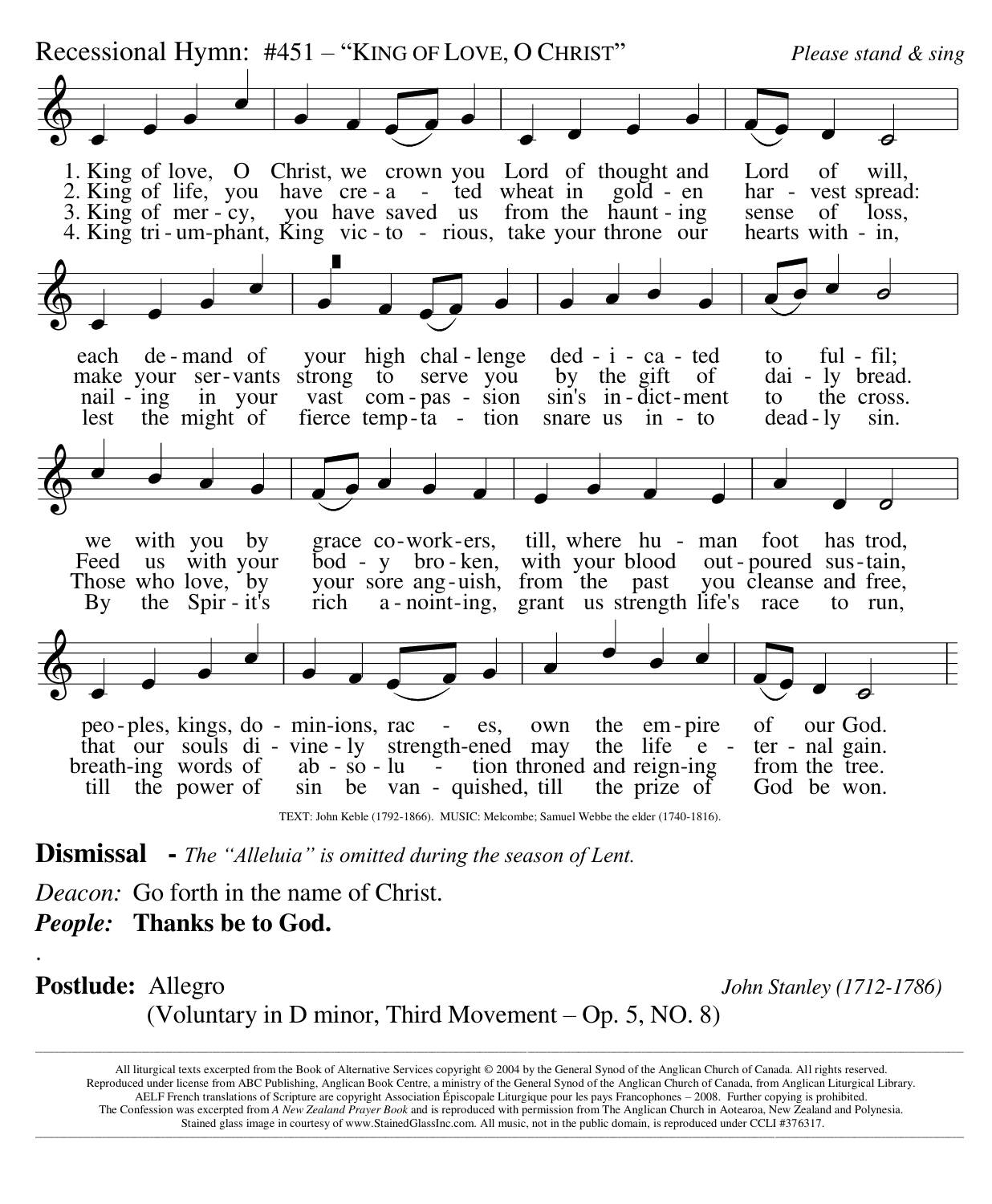We welcome all visitors and newcomers to our services today. If you are a visitor, we invite you to make yourself known to one of our Greeters or Clergy.

Nous souhaitons la bienvenue aux visiteurs et aux nouveaux venus à nos services d'aujourd'hui et nous vous invitons à vous faire connaître auprès d'une des personnes à l'accueil ou auprès d'un membre du clergé.

### **TODAY**

#### **Sunday School for children during the 10 :30am service.**

**Following the 10:30 a.m. service ...** We invite everyone to join us for refreshments in the parish hall as coffee hour resumes today.

### **THIS WEEK**

| $7:00$ p.m.  | Reading the Acts of the Apostles on Zoom |
|--------------|------------------------------------------|
| 8:30 p.m.    | Discussion group on Zoom                 |
|              | Mid-week Prayer Service on Zoom          |
| $12:45$ p.m. | Bible Study on Zoom                      |
| $7:30$ p.m.  | Parish Council on Zoom                   |
|              | <b>Wednesday</b> $12:15$ p.m.            |

### **NEXT SUNDAY – APRIL 3, 2022 THE FIFTHSUNDAY IN LENT**

Isaiah 43.16-21 /Philippians 3.4b-14 /John 12.1-8

| $9:00$ a.m.  | <b>Holy Communion</b> (Chapel)         |
|--------------|----------------------------------------|
|              | <i>Preacher:</i> The Rev. Susan Searle |
| $10:30$ a.m. | <b>Sung Eucharist</b>                  |
|              | <i>Preacher:</i> The Rev. Susan Searle |

### **UPCOMING EVENTS**

**Special Lenten event for St. George's: Screening and Discussion of** *Mission: Joy* **with Archbishop Desmond Tutu, and His Holiness the Dalai Lama. Screening: April 4th -April 7th Discussion: April 7th at 7:30pm on Zoom**

Since the death of Archbishop Desmond Tutu just after Christmas, it seems fitting to do something in his memory. When they were each 80 years old, Archbishop Tutu and His Holiness the Dalai Lama spent a week together talking about their experience of joy in the midst of suffering. Their meeting was made into a book entitled *The Book of Joy: Lasting*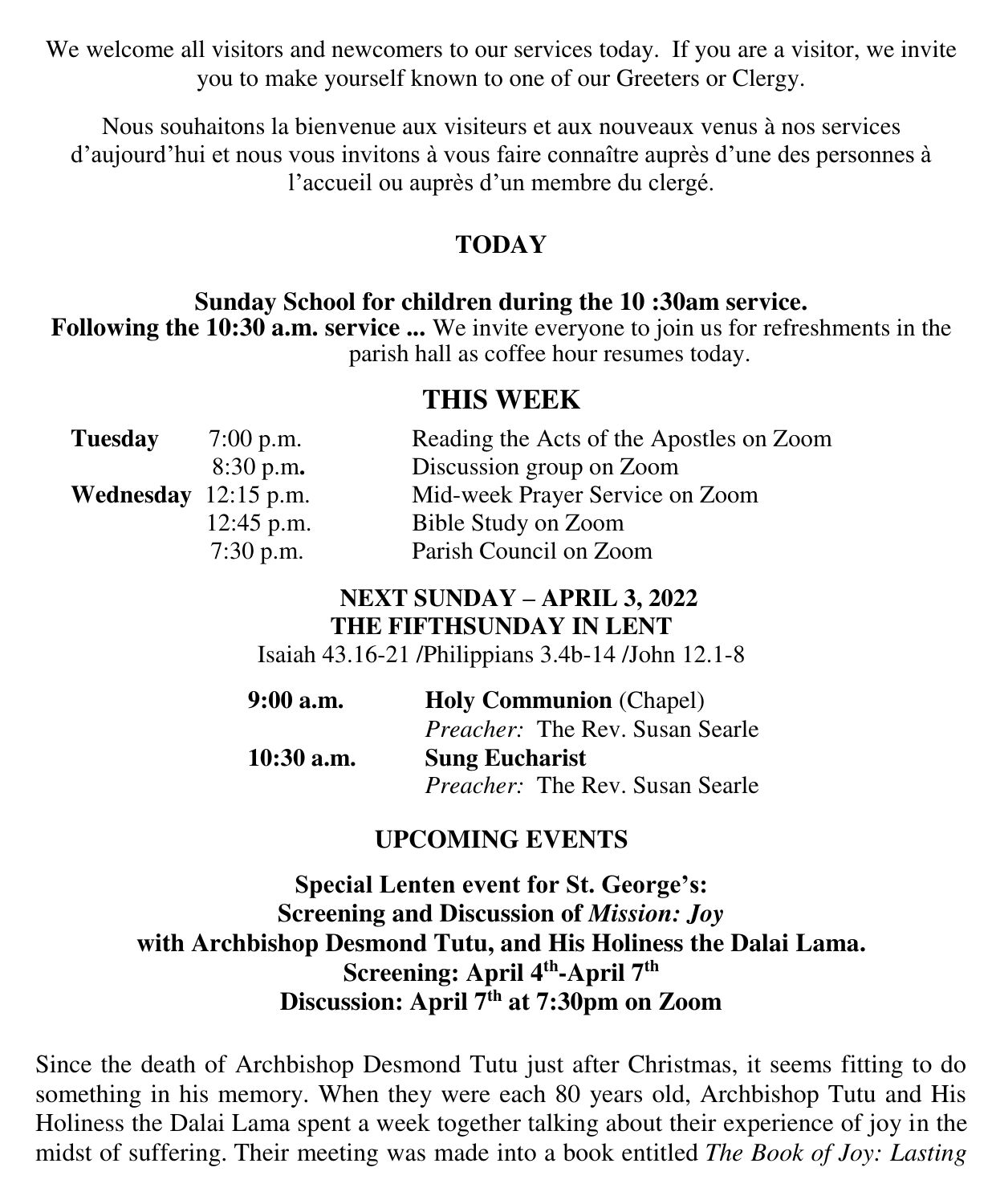### *Happiness in a Changing World* and also a film, "*Mission: JOY"*

### **At St George's, we will have the opportunity to watch the film which was taken during their visit. After the screening, we'll have some time to discuss the film together.**

Deeply moving and laugh-out-loud funny, *Mission: JOY* is a documentary with unprecedented access to the unlikely friendship of two international icons and Nobel Peace Prize winners who transcend religion: His Holiness the Dalai Lama & Archbishop Tutu. In their final joint mission, these self-described mischievous brothers give a master class in how to create joy in a world that was never easy for them.

With genuine affection, mutual respect and a healthy dose of teasing, these unlikely friends impart lessons gleaned from lived experience, ancient traditions, and the latest cutting-edge science regarding how to live with joy in the face of all of life's challenges from the extraordinary to the mundane. *Mission: Joy* is an antidote for the times.

**The first part of this event at St George's will be the online screening of the film. The film will be made available to the St. George's community for a 72 hour period, from 7:30 pm Monday April 4th through Thursday April 7th. You can watch it more than once, and at any time during this 72 hour period.**

**Then, at 7:30 pm on Thursday April 7th we will gather on Zoom as a parish to discuss the film.**



*Use this QR code to register for the screening and discussion.* 

**Ways to support Humanitarian Aide to Ukrainian refugees** 

### **The Primates World Relief and Development Fund**

PWRDF has made a \$50,000 grant to Hungarian Interchurch Aide. This group has set up a center on the Hungarian border with Ukraine to welcome and assist refugees. For more information and to donate got to www.pwrdf.org.

**The Ukrainian Holy Ghost Catholic Church** in Point St. Charles is collecting items both for refugees arriving in Canada and to be shipped to support efforts in the Ukraine. For a list of the items requested, go to their website [http://uchgc.com.](http://uchgc.com/)